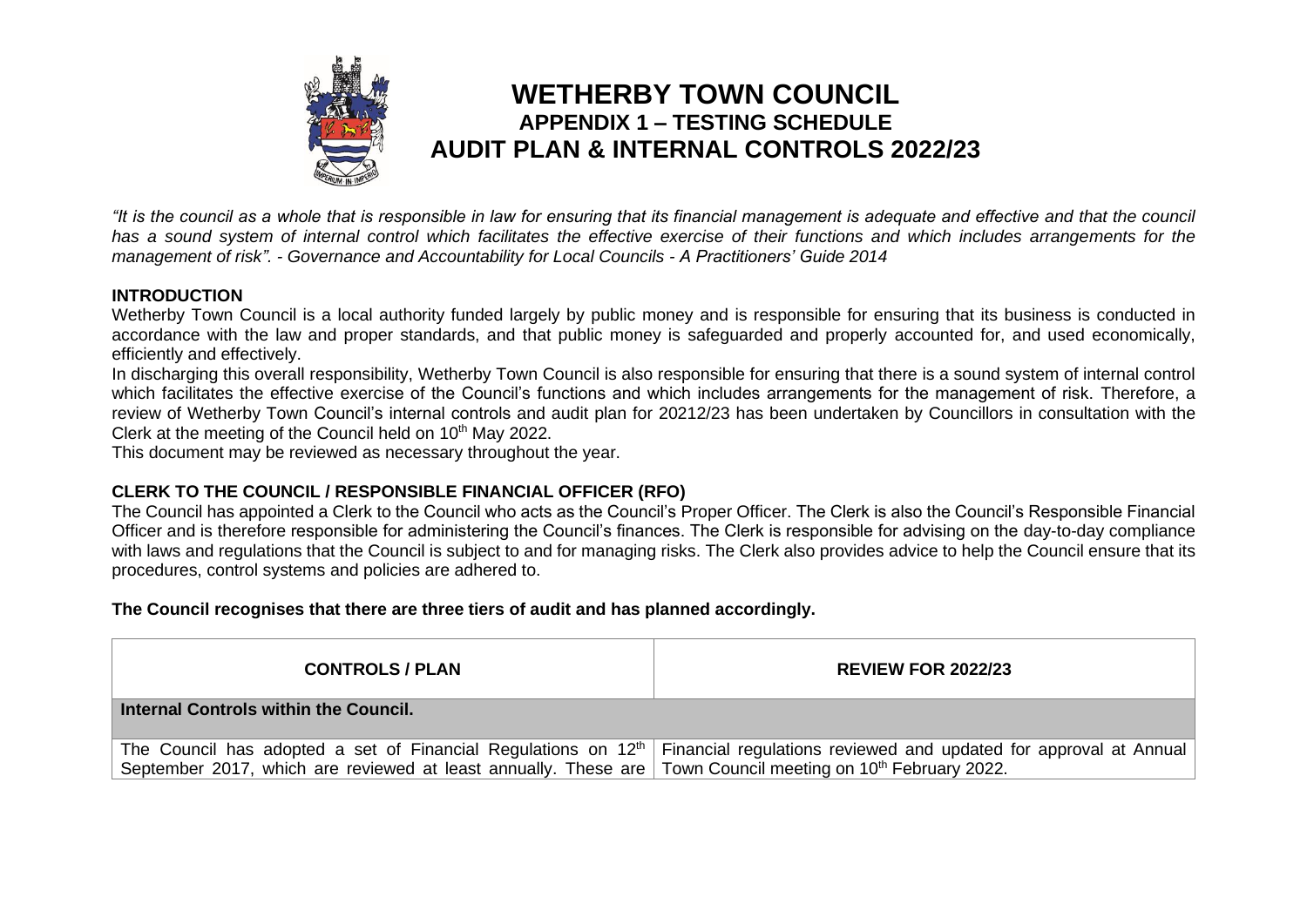| based on templates obtained from the National Association of Local<br>Councils.                                                                                                                                                                                                                                                                                                                                                                                                                                                                                                                                                                                                                                                                             |                                                                                                                                                                               |
|-------------------------------------------------------------------------------------------------------------------------------------------------------------------------------------------------------------------------------------------------------------------------------------------------------------------------------------------------------------------------------------------------------------------------------------------------------------------------------------------------------------------------------------------------------------------------------------------------------------------------------------------------------------------------------------------------------------------------------------------------------------|-------------------------------------------------------------------------------------------------------------------------------------------------------------------------------|
| The RFO works with the Budgets & Governance Committee to prepare<br>a budget for the Council's consideration each autumn.<br>The RFO and Budgets Committee monitors the Council's performance<br>against the agreed budget every month.                                                                                                                                                                                                                                                                                                                                                                                                                                                                                                                     | The 2021/22 budget was approved at the Full Council meeting on<br>$\bullet$<br>9th February 2021.<br>Agree and implement budget proposals for 2022/23 as soon as<br>possible. |
| Summary financial statements, which include a budget comparison,<br>are presented for the Council's approval each month.                                                                                                                                                                                                                                                                                                                                                                                                                                                                                                                                                                                                                                    |                                                                                                                                                                               |
| All payments, including those made under delegated powers, are<br>notified to the Council for formal approval and recorded in the minutes<br>of the relevant meeting as part of the financial report.                                                                                                                                                                                                                                                                                                                                                                                                                                                                                                                                                       |                                                                                                                                                                               |
| The Council maintains at least one bank account in its own name.<br>Members of the Budgets Committee, who are also bank signatories,<br>can verify bank balances using the online banking facility.                                                                                                                                                                                                                                                                                                                                                                                                                                                                                                                                                         | At the start of the 2022/23 financial year the Council was operating two<br>Unity Trust bank accounts.                                                                        |
| The RFO carries out monthly bank reconciliations of the Council's<br>bank accounts and petty cash system. A reconciliation is also carried<br>out as part of the preparation of the Council's annual accounts.<br>On a regular basis, at least once in each quarter, and at each financial<br>year end, two members of the Budgets Committee shall verify bank<br>reconciliations (for all accounts) produced by the RFO. The<br>Councillors shall sign the reconciliations and the original bank<br>statements (or similar document) as evidence of verification.<br>The agenda for each Budgets & Governance Meeting now includes a<br>standardised list of checks that are carried out each month, based on<br>suggestions provided by Internal Auditor. |                                                                                                                                                                               |
| Payments are authorised by two members of the Council, who also<br>sign the cheque stub (if appropriate) and the corresponding invoice /<br>payment request.                                                                                                                                                                                                                                                                                                                                                                                                                                                                                                                                                                                                |                                                                                                                                                                               |

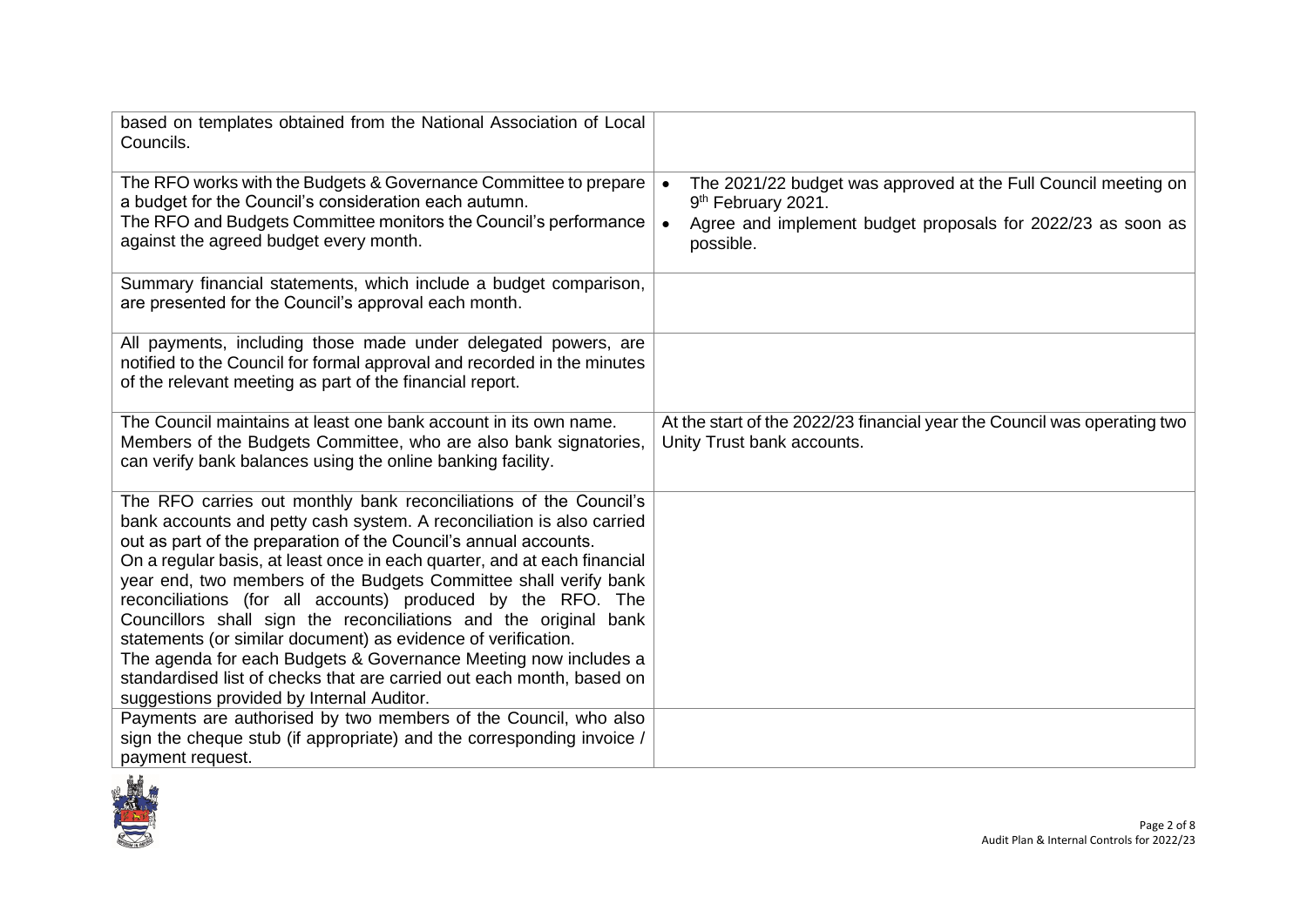| Councillors do not sign blank cheques!                                                                                                                                                                                                                                                                                                                                                                                                                                                                                                                                                                                                                                                                                               |                                                                                                                                        |
|--------------------------------------------------------------------------------------------------------------------------------------------------------------------------------------------------------------------------------------------------------------------------------------------------------------------------------------------------------------------------------------------------------------------------------------------------------------------------------------------------------------------------------------------------------------------------------------------------------------------------------------------------------------------------------------------------------------------------------------|----------------------------------------------------------------------------------------------------------------------------------------|
| Councillors are kept informed of the overall financial position of the<br>Council via a reserves analysis report. This dissects the bank balances<br>so as to give Members a true understanding of the Council's financial<br>position.<br>The reserves report is included in the financial statements mid-way<br>and at the end of the financial year.<br>The Town Council has adopted a Reserves & Investment Policy.                                                                                                                                                                                                                                                                                                              | Implement Reserves & Investment Policy.<br>$\bullet$                                                                                   |
| The Council has eight employees.<br>All members of staff have contracts of employment.<br>The Council's insurance policy includes a fidelity guarantee to<br>$\bullet$<br>protect it from fraud related losses.<br>The Council has a current subscription to appropriate payroll<br>software which regularly updates in accordance with quidance<br>from HMRC.<br>The Council is registered as an employer with HMRC and meets<br>RTI requirements through the monthly submission of electronic<br>returns.<br>Staff are paid monthly via an internet banking payment (see<br>below).<br>'Rights to Work' checks are routinely carried out on all new<br>members of staff and have been carried out on existing members<br>of staff. |                                                                                                                                        |
| Payments made by internet banking are made in accordance with the<br>Council's financial regulations.<br>Invoices and payment requests are checked by two members of the<br>Budgets Committee prior to payment.                                                                                                                                                                                                                                                                                                                                                                                                                                                                                                                      |                                                                                                                                        |
| The Council maintains an insurance policy which is reviewed each<br>year prior to renewal.                                                                                                                                                                                                                                                                                                                                                                                                                                                                                                                                                                                                                                           | The Council last reviewed its insurance policy in 2022 before<br>$\bullet$<br>entering in to a new, 3-year agreement brokered by BHIB. |

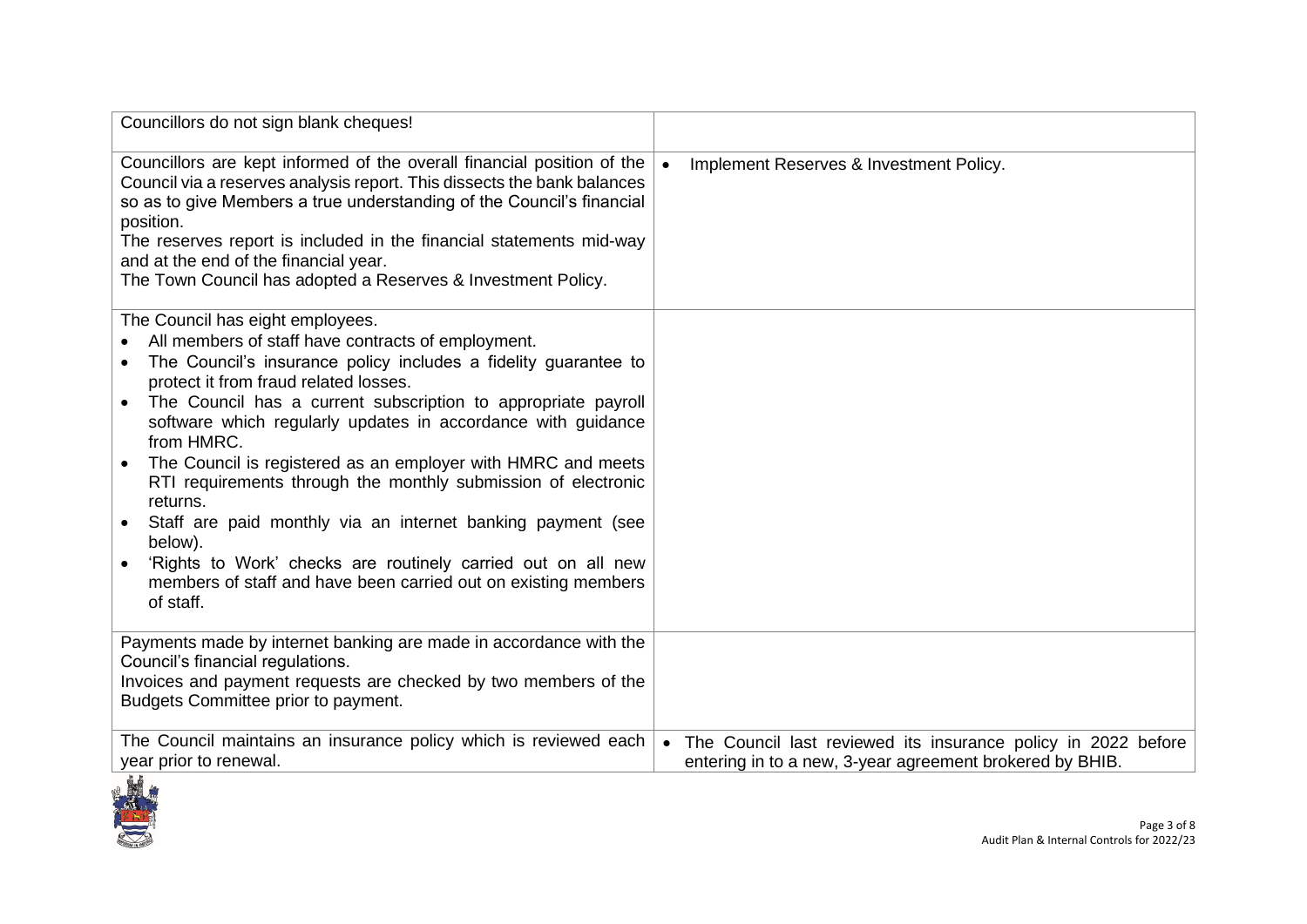| The Council maintains an asset register.                                   | Asset register approved by Council on 4 <sup>th</sup> May 2021 and scheduled<br>for updated approval on 10 <sup>th</sup> May 2022.<br>The Council's asset register contains updated valuations on its<br>buildings which are also represented in its current insurance policy. |
|----------------------------------------------------------------------------|--------------------------------------------------------------------------------------------------------------------------------------------------------------------------------------------------------------------------------------------------------------------------------|
| The Council ensures that it follows current best practice in the following | Membership of the Yorkshire Local Councils Associations was                                                                                                                                                                                                                    |
| ways:                                                                      | renewed in April 2022.                                                                                                                                                                                                                                                         |
| The Council is a member of the Yorkshire Local Councils                    |                                                                                                                                                                                                                                                                                |
| Associations.                                                              |                                                                                                                                                                                                                                                                                |
| The current Clerk and Deputy Clerk are both members of the                 |                                                                                                                                                                                                                                                                                |
| Society of Local Council Clerks.                                           |                                                                                                                                                                                                                                                                                |
| It receives the Clerks and Councils Direct newsletter.                     |                                                                                                                                                                                                                                                                                |
| The Clerk and other members of staff regularly take advantage of           |                                                                                                                                                                                                                                                                                |
| training opportunities provided by YLCA and other relevant                 |                                                                                                                                                                                                                                                                                |
| institutions.                                                              |                                                                                                                                                                                                                                                                                |
|                                                                            |                                                                                                                                                                                                                                                                                |
| Councillors are advised of, and encouraged to take advantage of            |                                                                                                                                                                                                                                                                                |
| training opportunities provided by YLCA and other institutions.            |                                                                                                                                                                                                                                                                                |
|                                                                            |                                                                                                                                                                                                                                                                                |

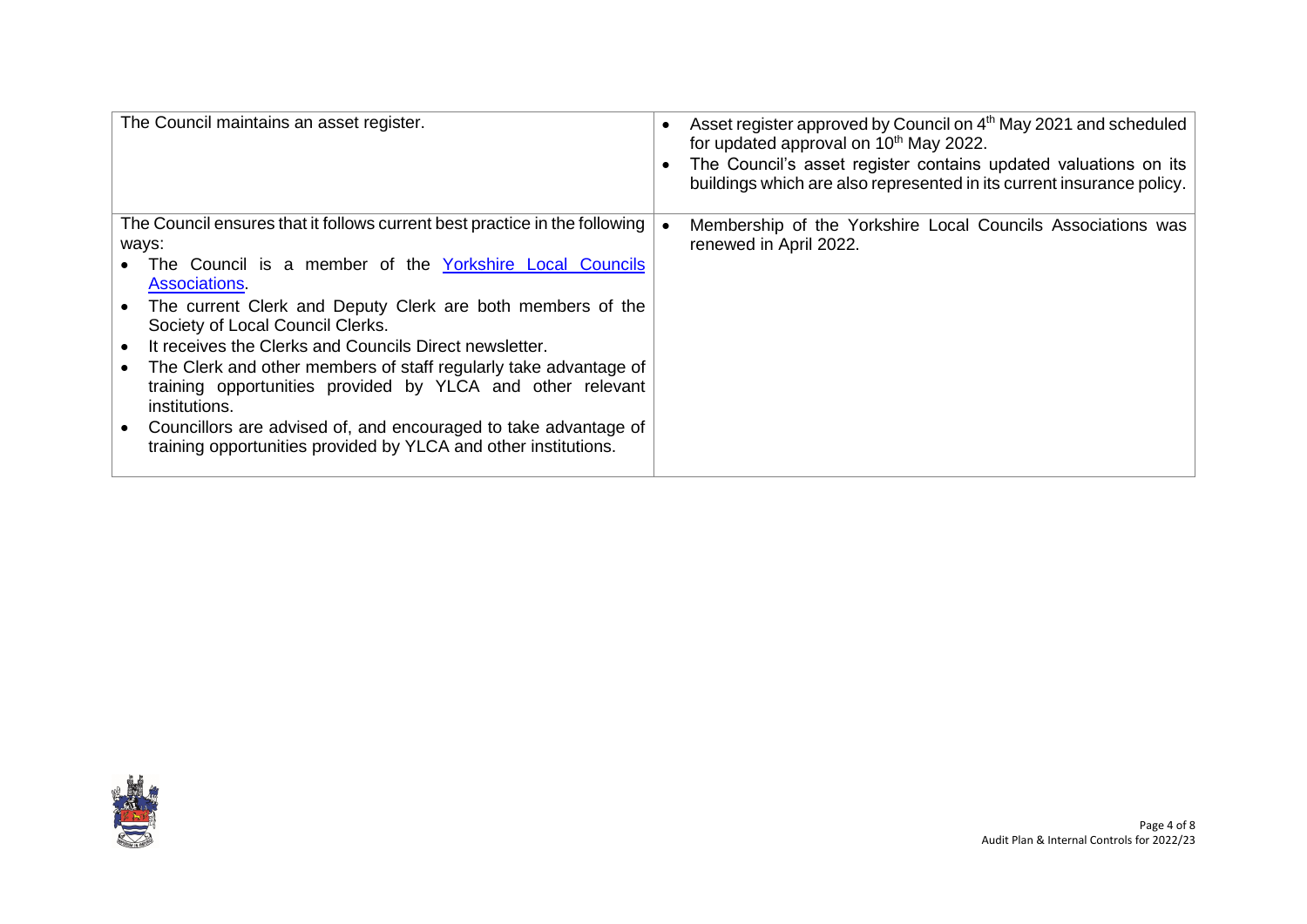| <b>Internal Audit</b>                                                                                                                                                                                                                                                                                                                                                                                                                                                                                                                                                             |                                                                                                                                                                                                                                                                                                                                                                                                                                                                                                     |
|-----------------------------------------------------------------------------------------------------------------------------------------------------------------------------------------------------------------------------------------------------------------------------------------------------------------------------------------------------------------------------------------------------------------------------------------------------------------------------------------------------------------------------------------------------------------------------------|-----------------------------------------------------------------------------------------------------------------------------------------------------------------------------------------------------------------------------------------------------------------------------------------------------------------------------------------------------------------------------------------------------------------------------------------------------------------------------------------------------|
| Wetherby Town Council appoints an Internal Auditor at the start of<br>each financial year. The appointment is recorded in the minutes of the<br>relevant meeting of the Town Council.<br>A letter, including the conditions and duration of the appointment, must<br>be prepared and given to the Internal Auditor.<br>The Internal Auditor is asked to review the Council's financial and other<br>affairs for the current year in accordance with best practice; currently<br>Governance and Accountability for Local Councils - A Practitioners<br>Guide (March 2022 edition). | The Internal Auditor for the 2021/22 financial year was Matthew<br>$\bullet$<br>Gleadell of Angle CDS.<br>The Council is at the end of its 3 year agreement with Angle CDS<br>and accordingly a review of internal audit provision is required.                                                                                                                                                                                                                                                     |
| The Council assures itself that the Internal Auditor is competent to<br>carry out the task at hand and:<br>Understands basic accounting processes.<br>Understands the role of internal audit in reviewing systems.<br>$\bullet$<br>Is aware of risk management issues.<br>$\bullet$<br>Understands the account requirement of the legal framework and<br>powers of local councils.                                                                                                                                                                                                | The Town Council is due to review its internal audit provision for<br>2022/23.<br>The process previously included requesting quotations, the Mayor and<br>Clerk meeting two candidates, considering sample audit reports and<br>then making a recommendation to Council.<br>The Council may consider reappointment of Angle CDS for a further<br>year to ensure continuity of auditing services and advice whilst<br>previous recommendations in relation to Wetherby Town Hall are<br>implemented. |
| The Internal Auditor will be expected to carry out their duties ethically<br>and with objectivity and integrity.                                                                                                                                                                                                                                                                                                                                                                                                                                                                  |                                                                                                                                                                                                                                                                                                                                                                                                                                                                                                     |
| The Internal Auditor's tests of the Town Council's finance and<br>governance procedures will be in accordance with the current edition<br>of Governance and Accountability for Local Councils - A Practitioners<br>Guide.                                                                                                                                                                                                                                                                                                                                                         | March 2022 edition to be supplied to internal auditor for 2022/23.                                                                                                                                                                                                                                                                                                                                                                                                                                  |
| The Internal Auditor will report in his/her own name to the Council.                                                                                                                                                                                                                                                                                                                                                                                                                                                                                                              | Members of the Budgets Committee advised of date and time of<br>$\bullet$<br>auditor visits and encouraged to conduct ad hoc visits at time of<br>audit.                                                                                                                                                                                                                                                                                                                                            |

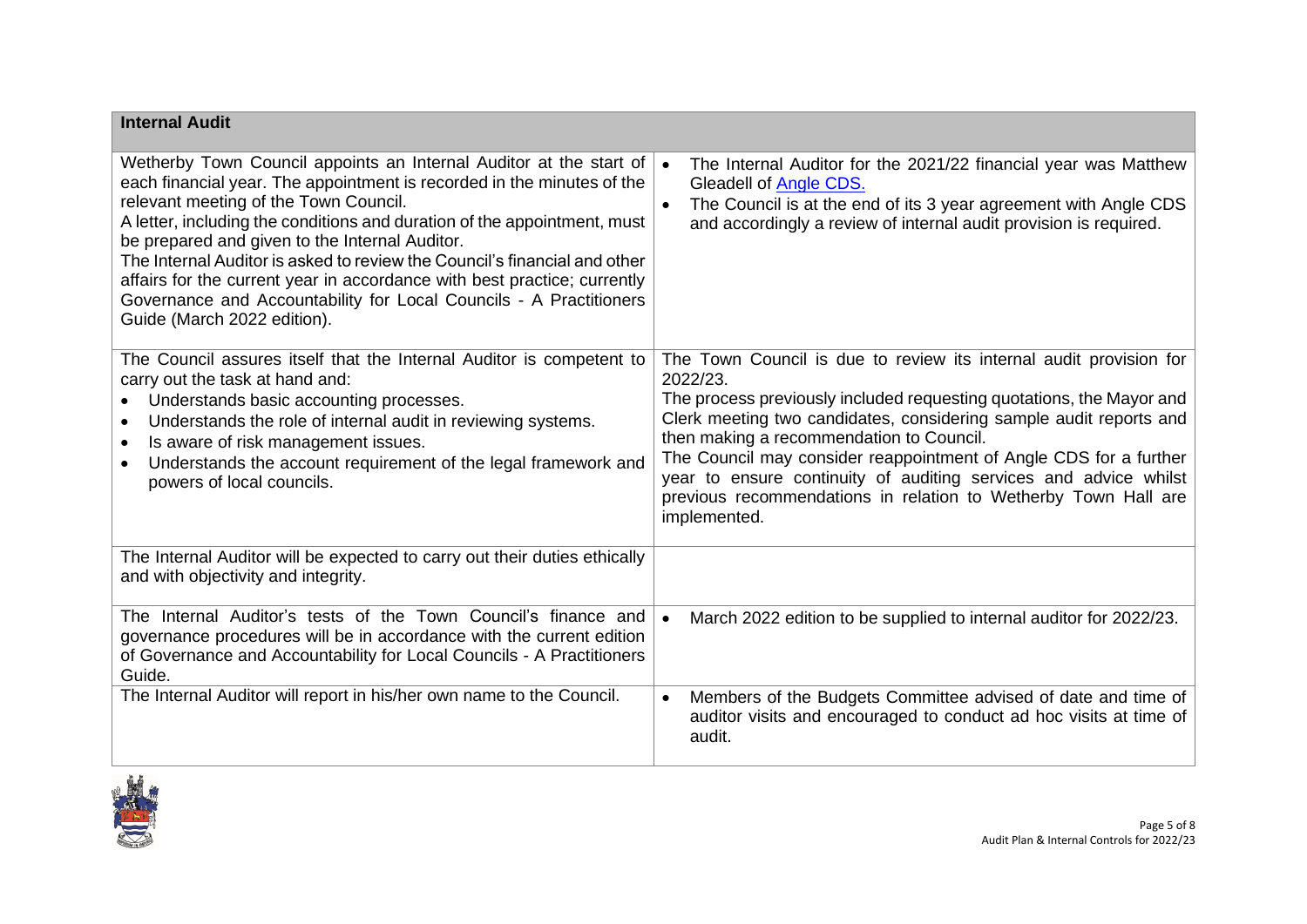| The Internal Auditor has direct access to the Clerk to the Council/RFO<br>and the Mayor.                                                                                                                | Name and contact details of Mayor to be provided in the letter of<br>appointment.                                                                                                                                                                                                                                       |
|---------------------------------------------------------------------------------------------------------------------------------------------------------------------------------------------------------|-------------------------------------------------------------------------------------------------------------------------------------------------------------------------------------------------------------------------------------------------------------------------------------------------------------------------|
| The Internal Auditor has no other role within the Town Council.<br>Any change in personal circumstances that may cause a question over<br>the independence requirement must be reported to the Council. |                                                                                                                                                                                                                                                                                                                         |
| The Internal Auditor reports in writing to the Town Council.<br>The Council agrees any necessary action as a result of the Internal<br>Auditor's report.                                                | Report to be circulated to Councillors with the agenda of the<br>meeting at which it is to be considered.<br>Contents of the report (summarised if necessary), and any agreed<br>action, to be included in the minutes of the meeting at which it is<br>considered.<br>Report to be displayed on the Council's website. |

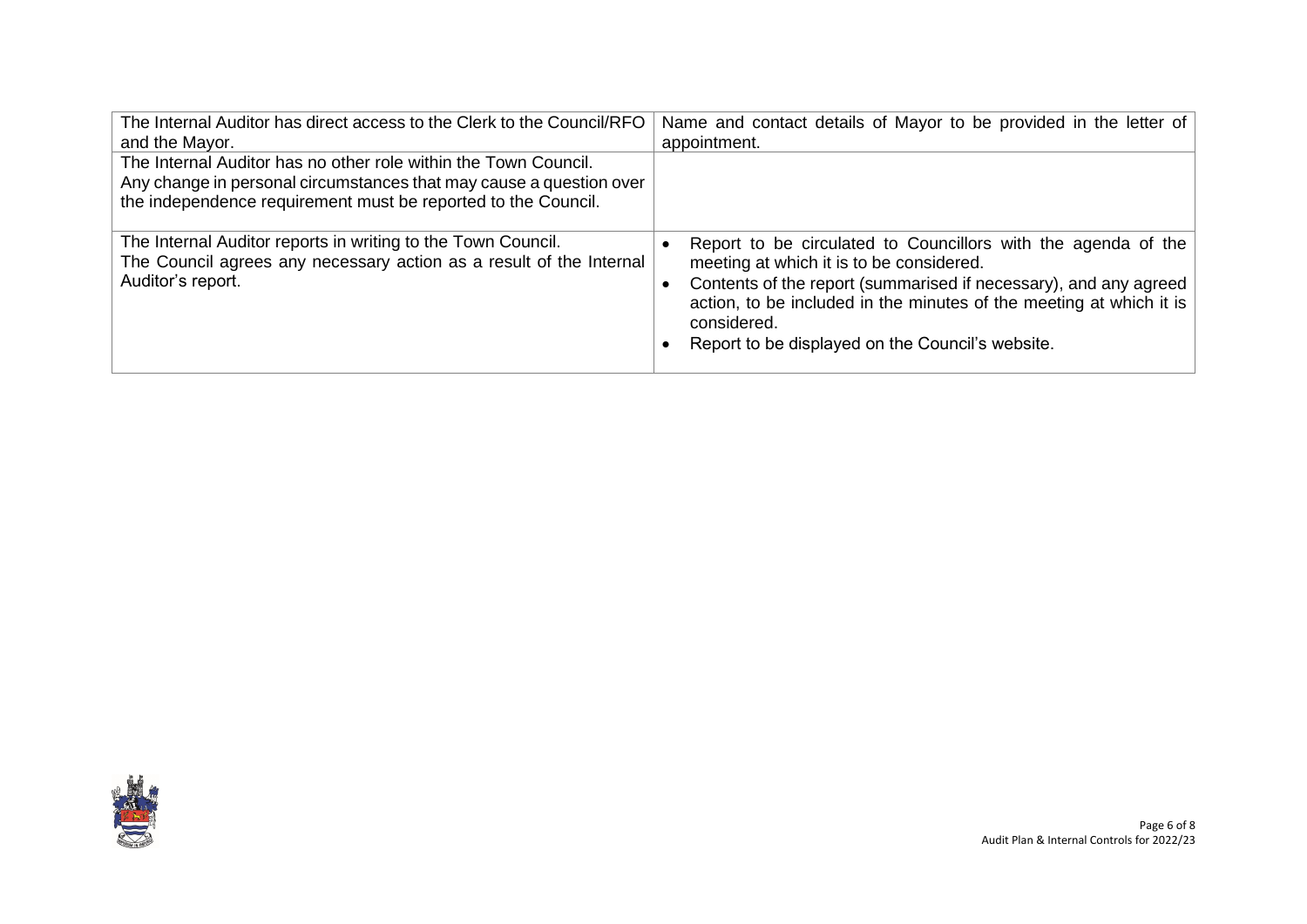| <b>External Audit</b>                                                                                                                                                                                                                                                                                                                                                                                                                                                                              |                                                                                                                                                                                                                                                                                                       |
|----------------------------------------------------------------------------------------------------------------------------------------------------------------------------------------------------------------------------------------------------------------------------------------------------------------------------------------------------------------------------------------------------------------------------------------------------------------------------------------------------|-------------------------------------------------------------------------------------------------------------------------------------------------------------------------------------------------------------------------------------------------------------------------------------------------------|
| The Council has opted in to the new Sector Led Body audit regime<br>which took effect from 2017.<br>The Council's external audit arrangements therefore meet the<br>standards required under The Local Audit (Smaller Authorities)<br>Regulations 2015.                                                                                                                                                                                                                                            | There are not expected to be any changes to the Council's External<br>Audit arrangements in the 2022/23 financial year, however 2021/22<br>was the final year of PKF Littlejohn's appointment by the Joint Panel<br>on Accounting & Governance and a replacement service has not yet<br>been advised. |
| The Council's accounts are approved in a timely manner, usually at<br>the Annual Meeting of the Council, but in any event by 31 <sup>st</sup> May.                                                                                                                                                                                                                                                                                                                                                 | The date of the Annual Meeting of the Council is approved in the<br>annual schedule, usually agreed at the Council's November or<br>December meetings.                                                                                                                                                |
| Councillors are provided with a copy of the Annual Governance &<br>Accountability Return, with their agenda and other papers for the<br>Annual Meeting of the Council, thereby giving an opportunity for<br>scrutiny to take place prior to the meeting.                                                                                                                                                                                                                                           |                                                                                                                                                                                                                                                                                                       |
| The Council approves the Annual Governance Statement and<br>Accounting Statements contained with the Annual Return.                                                                                                                                                                                                                                                                                                                                                                                | This plan demonstrates how audit work will provide assurance in<br>relation to the Council's Annual Governance Statement.                                                                                                                                                                             |
| Members of the public are kept informed of the existence and progress<br>of the external audit in the following ways:<br>Summaries in the Council's communications.<br>Display of the standard notices advertising the public and elector's<br>$\bullet$<br>rights on the public noticeboard and the Council's website.<br>Publication of the accounts documents and annual return (at each<br>stage) on the Council's website and the public noticeboards in the<br>Town Hall and Garden of Rest. |                                                                                                                                                                                                                                                                                                       |
| The External Auditor's opinion is reported, in full, at a meeting of the<br>Council and recorded in the minutes of that meeting.<br>The Council agrees any necessary action resulting from that opinion.                                                                                                                                                                                                                                                                                           | The 2020/21 external auditor's report was 'clean'.                                                                                                                                                                                                                                                    |